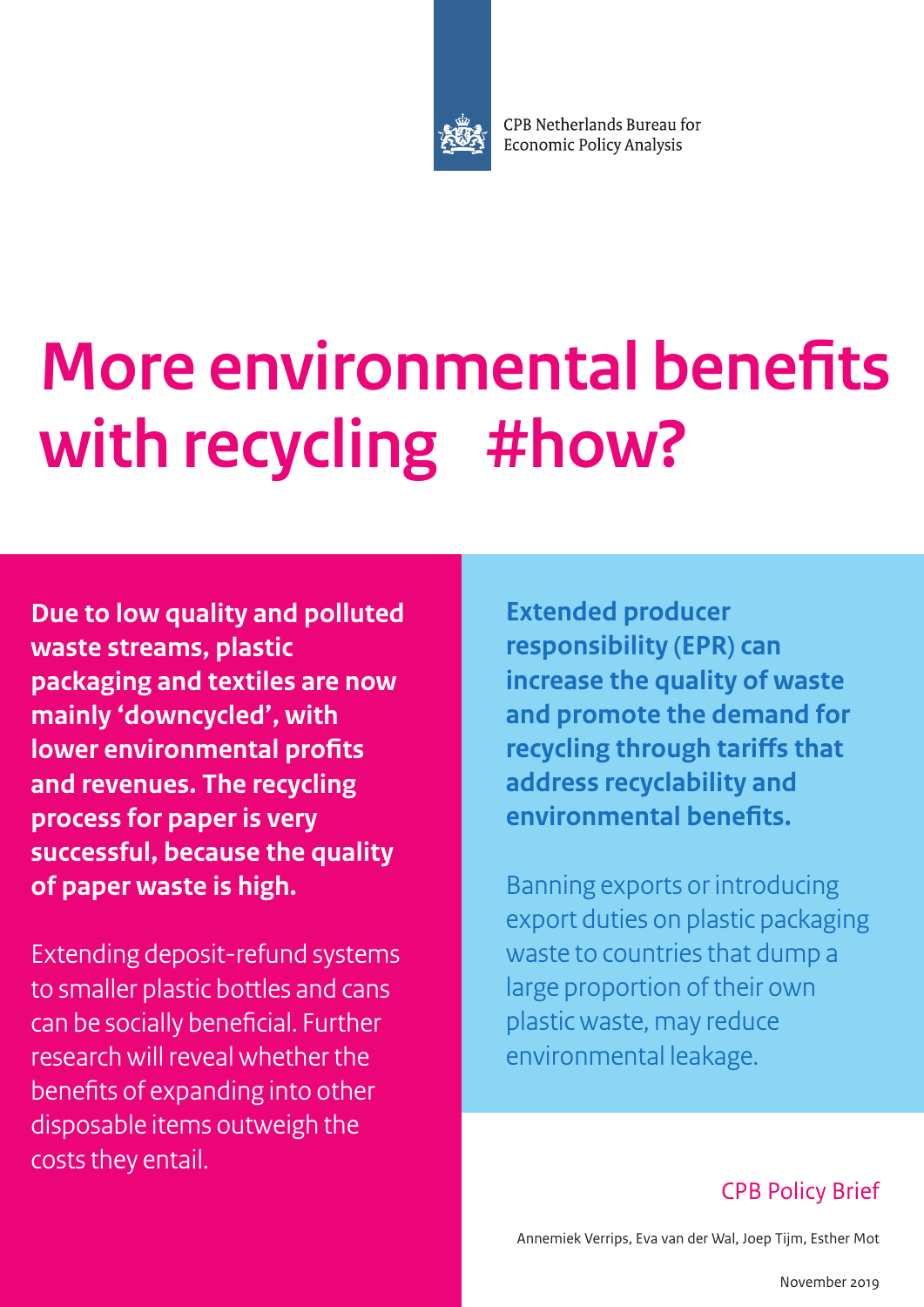# **The path to a circulair economy**

The Dutch government aims for a fully circular economy by 2050, and secondary raw materials have an important role to play in attaining this target. Large environmental benefits are still to be gained from improved recycling practices

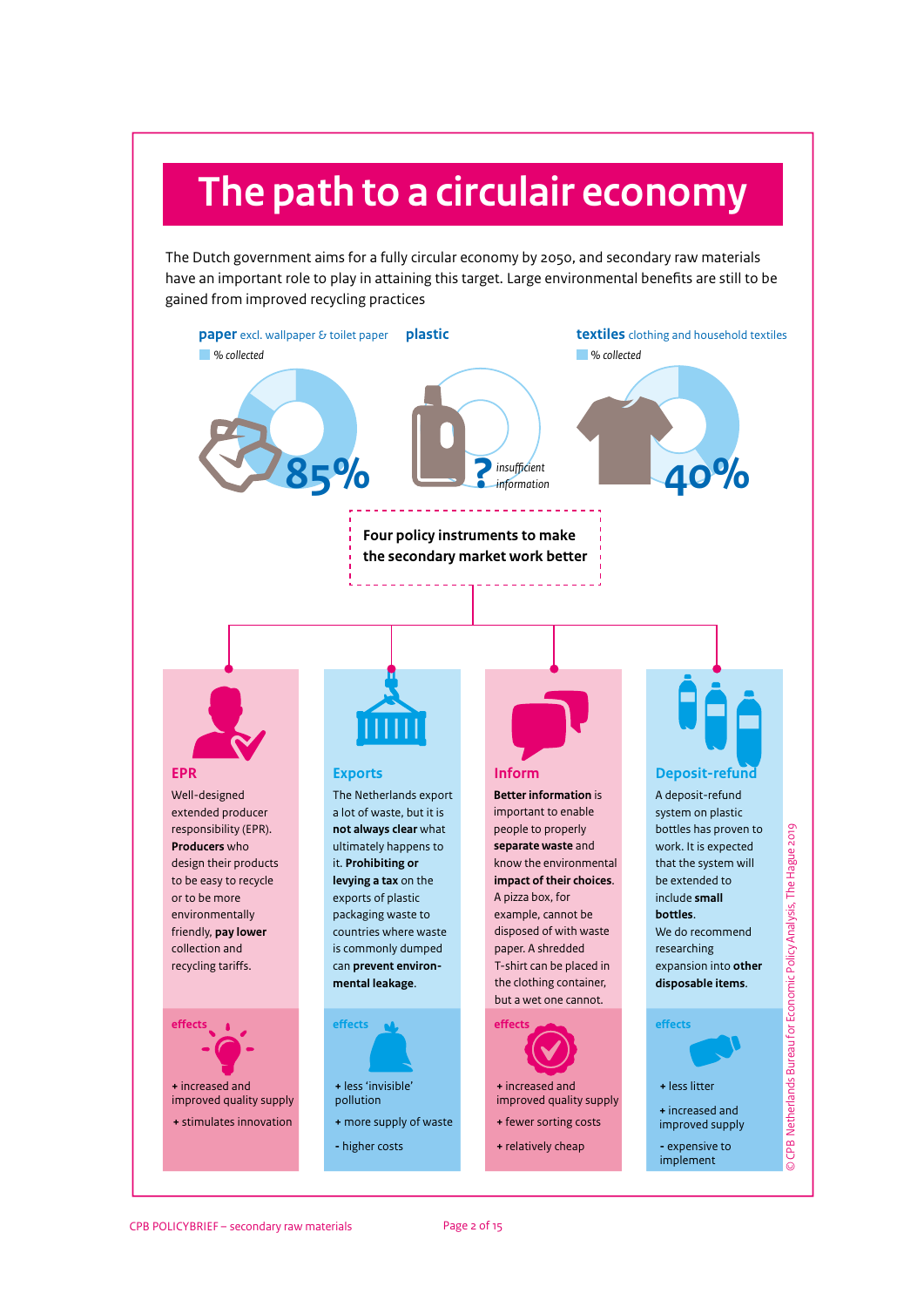# Summary

**The use of secondary raw materials can generate significant environmental benefits when compared to the use of primary raw materials.**

**However, markets for secondary raw materials do not function well due to market and governmental failure in the primary and secondary markets.** Primary raw materials are too cheap, because there are no pricing policies in place for environmental damage. There are also unexploited economies of scale, market failures in 'green innovation', information problems that result in lower quality of waste supplied , and high transaction costs, particularly when it comes to household waste. In addition, government policies to combat these market failures, sometimes create barriers.

**Due to the relatively low quality of the waste, 'downcycling' is now mainly practised to produce lowgrade products, the environmental benefits of which are lower than those of recycling the material into a 'similar' product**. In the case of plastic packaging, it is the diversity of the material that plays a particularly important role in the resulting low quality of waste. In the case of textiles and paper, the increased pollution of collected waste is becoming a problem. More polluted waste streams are less usable, which puts pressure on both the yield and the environmental benefits.

**Export of waste to some countries can lead to environmental leakage.** As a result of less restrictive environmental legislation in some countries, the processing of this waste can lead to more damage to the environment and population health elsewhere. Some environmental effects, such as plastic soup, a term used to describe the pollution of the seas by waste plastic, are global in nature.

**Extended producer responsibility (EPR) can improve the quality of supply and the demand for secondary raw materials by applying tariff differentiation.** This involves producers and importers paying less for products that are more easily recyclable, or that partly consist of recycled material. The design of EPR, the transaction costs, and monitoring costs are key issues. Funds collected with EPR can be used to promote innovation.

**Preventing the export of plastic packaging waste to a number of countries by means of an export tax or ban can reduce the environmental damage caused by dumping.** Such countries already engage in practices that involve a large proportion of their own plastic waste being landfilled or dumped. There is a very good likelihood that some of the separated plastic waste that we export will also be dumped. The costs, legal complications, and difficulties involved in regulating exports and feasibility because of, for example, the option of transit through another country, are areas of concern.

**Deposit-refund systems provide an incentive to combat litter.** Plastic litter negatively impacts the environment, especially due to its long lifespan . Deposit-refund systems also provide a more useful input for 'high-quality' recycling than other forms of waste collection. Further research may reveal whether the benefits of extending deposit-refund systems to plastic articles that more frequently end up as litter actually outweigh the costs that are involved.

**Informing consumers and businesses as well as practicing waste collection methods that reduce pollution, can improve the quality of the collected waste.** Providing information to households on how to separate waste could contribute to reducing the increased pollution of separately collected flows. Pollution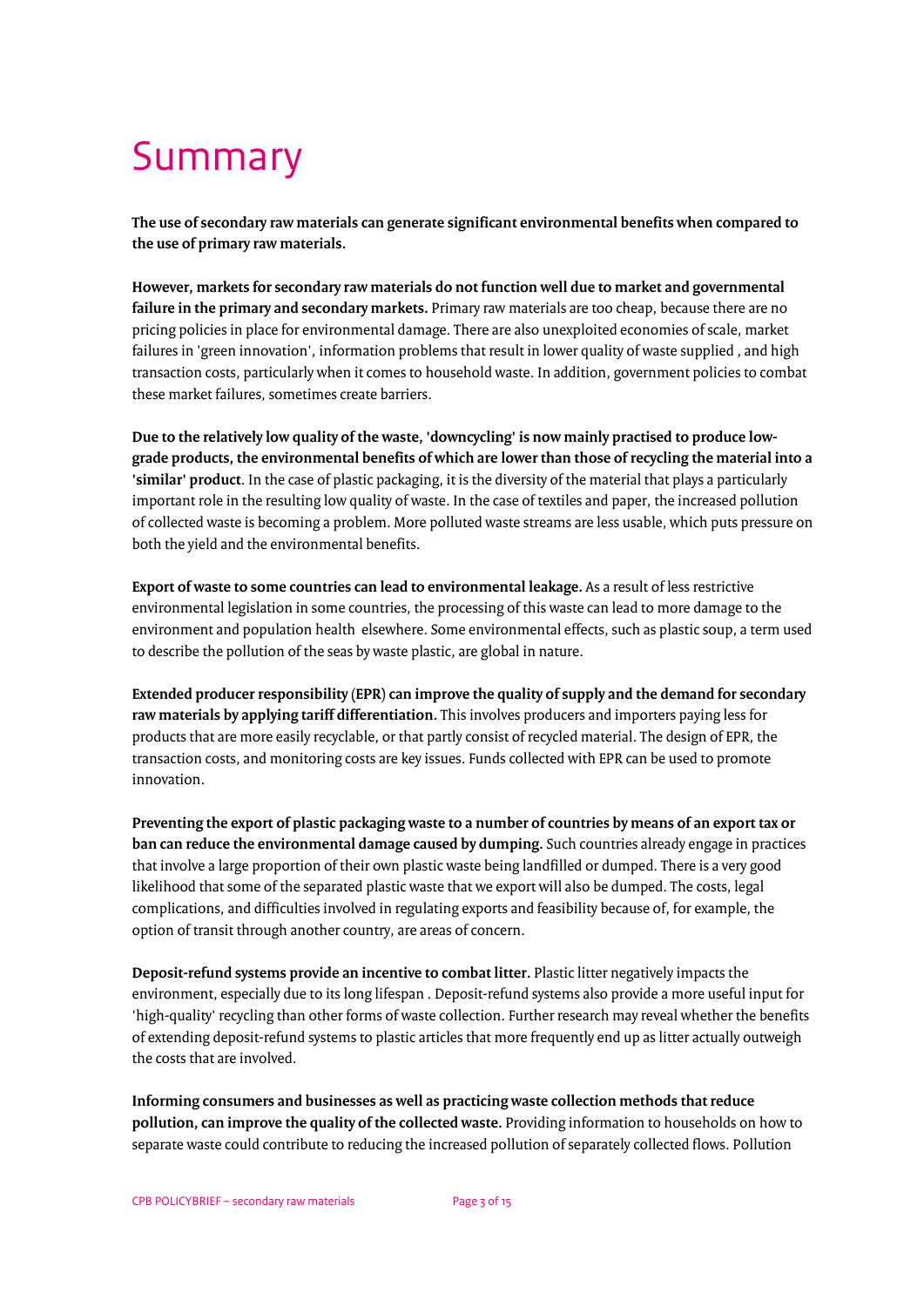can also be reduced by using other forms of collection. For example, the contamination of textiles collected from underground containers is increasing sharply.

**Government policies aimed at volume may have adverse effects on the quality of secondary raw materials.** For instance, policies to limit the amount of residual waste can lead to more pollution of sourceseparated streams (such as paper and textiles), and targets to recycle as much household plastic waste as possible can lead to a more poorly usable material stream.

# 1 Introduction

**Secondary raw materials are those that are extracted from previously applied raw materials**. They are collected, sorted and processed into new raw materials or products (through recycling). While the re-use of the products themselves can provide more environmental benefits than recycling, the focus in this study is on recycling.

**Recycling reduces the environmental damage caused by the extraction of raw materials and waste and thus represents an integral element of a more circular economy.** The Dutch Government is committed to achieving a more circular economy based on the realisation that the current methods of production and consumption are not sustainable. Recycling contributes to the Government's goals to reduce the use of 'primary' raw materials by 50% by 2030 and to 'be fully circular' by 2050.

**However, the market for secondary raw materials is not functioning particularly well, especially in the case of household waste.** This can be attributed to market failures in both the primary and secondary markets, such as a lack of pricing policies for environmental damage and information problems. There are also unexploited economies of scale, as recycling often takes place on a smaller scale. We further identify a lack of (green) innovation. Additionally, government policy can lead to new barriers (government failure). Due to the limited quality of many secondary raw materials, most of the recycling is actually downcycling into lower quality products with limited environmental benefits and low economic value. These restrictions are greatest for household waste, since industrial waste is more homogeneous in nature and therefore more useful for recycling. Consequentially, the recycling of industrial waste is also less expensive.

**Government policy aimed at generating a stable flow of secondary raw materials of sufficient quality and in line with market demand can increase social welfare.** While this policy involves costs, social welfare, which includes both financial and economic effects as well as effects on ecology, health and the environment, will improve if the benefits outweigh the costs. In the context of this study, we have considered this in qualitative terms. We have not examined the extent to which policy instruments solve the failures of the market or the government.

**We present three cases to cover the development phases for secondary markets, varying from mature (paper), in development (plastic), to the infancy stage (textile).**[1](#page-3-0) These cases cover the breadth of the

<span id="page-3-0"></span><sup>1</sup> Working visits to Wieland Textiles and Euro Used Clothing have given us more insight into the field of textile recycling. For paper and plastics, we visited Nijssen Recycling. We are also very grateful for the insights we have gained from an expert group.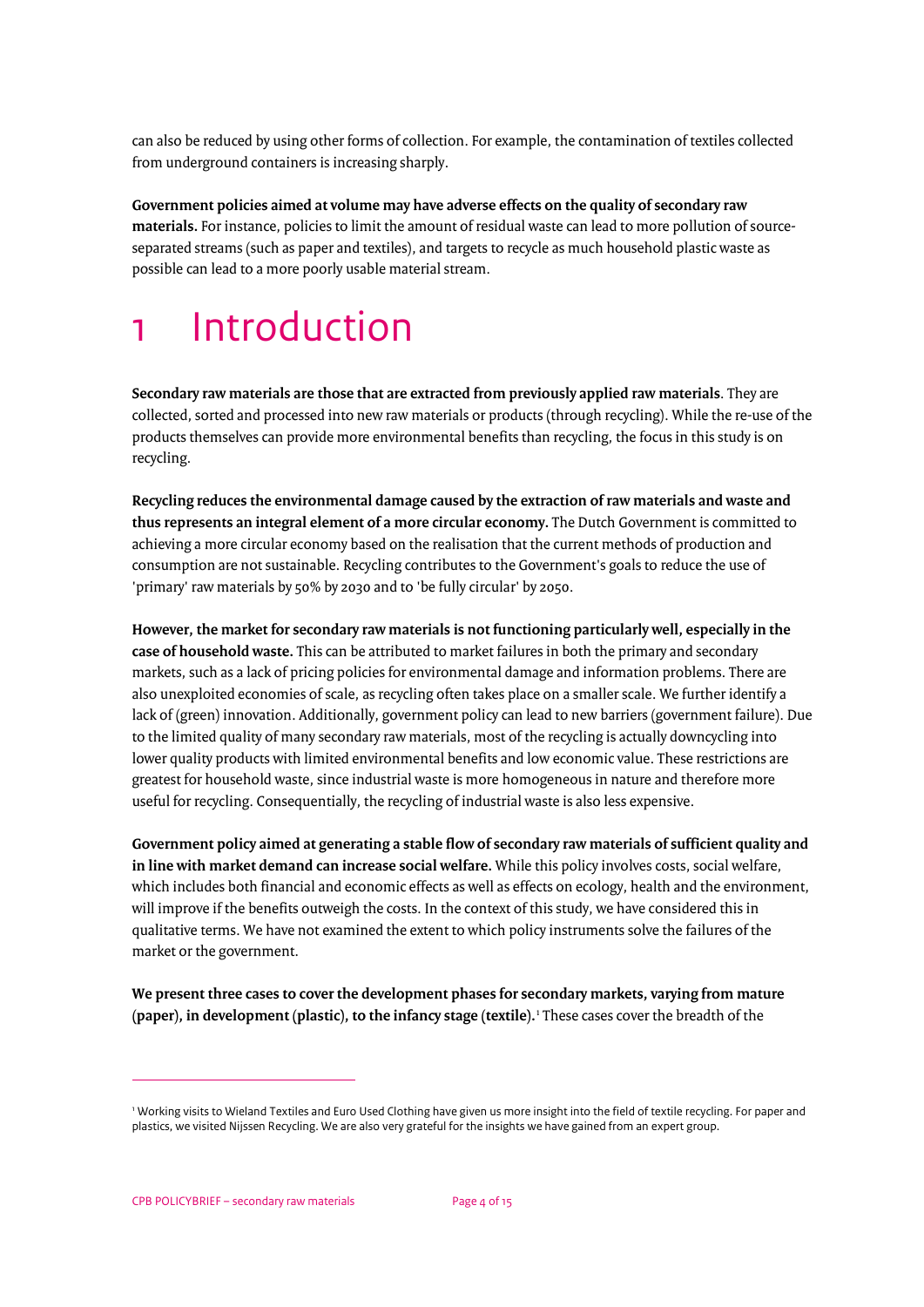problem, while enabling us to go into detail at the same time. The materials are widely used, have substantial environmental impacts and consist of renewable and non-renewable raw materials.

**Since there are no problems concerning the availability of raw materials for these materials, this problem is not addressed here.** Other ways of reducing the environmental impact of the use of raw materials, production and waste (e.g., less use) are only addressed indirectly. Background documents have been made for the cases.

**In addition to the well-being related to prosperity here and now, and elsewhere and later, this study examines the global environmental damage associated with the consumption of products in the Netherlands (consumption footprint).** A large part of this damage is caused outside the Netherlands, such as local environmental damage associated with the extraction of raw materials. Also, much of the CO2 reductions from recycling do not count towards the achievement of Dutch climate targets, as the reduction takes place abroad. This, however, does not diminish the benefits for the climate.

**The structure of this Policy Brief is as follows.** Chapter 2 discusses the environmental benefits that recycling can provide, after which Chapter 3 discusses the obstacles secondary raw material markets face as a result of market and government failures in the primary and secondary markets. Problems with the quality of collected waste are discussed in Chapter 4, after which Chapter 5 concludes our study with policy instruments that are suggested as a means to resolving these obstacles.

# 2 Recycling provides environmental benefits

**While high-grade recycling achieves the greatest environmental benefits, many secondary raw material markets are now dominated by downcycling.** For instance, about three-quarters of household plastic waste consists of a mix of plastic and foils that are downcycled into low-grade applications with limited environmental benefits (Verrips et al., 2017). Textiles that are no longer wearable largely end up in wiping cloths and insulation materials, and not in new textiles. High-quality recycling means that the material remains in the chain for as long as possible. High-quality recycling often has a maximum number of times of reuse as a result of loss of quality.

### **Plastic**

**A rough estimate of the potential environmental benefits of recycling plastic packaging into a** more or less equivalent product **is between approximately 11 and 42 cents per kg.[2](#page-4-0)** This corresponds to approximately 10 to 40% of the current price of 'fossil' plastic (Tijm and Verrips, 2019). The benefits are primarily attributable to a reduction of CO2 emissions throughout the production chain. In the case of recycling the CO2 emissions are roughly half of those resulting from incineration. Reduction of other emissions makes up the rest of the benefits. This estimate does not include the effects of litter and plastic

<span id="page-4-0"></span><sup>&</sup>lt;sup>2</sup> The calculation is based on CO<sub>2</sub> prices in 2030 of 40 euros per tonne (WLO low scenario) (CPB, PBL, 2016), 80 euros per tonne (WLO high scenario) and for the bandwidth 153 euros per tonne of  $CO<sub>2</sub>$  (middle estimate two-degree scenario (CE Delft, 2017a)).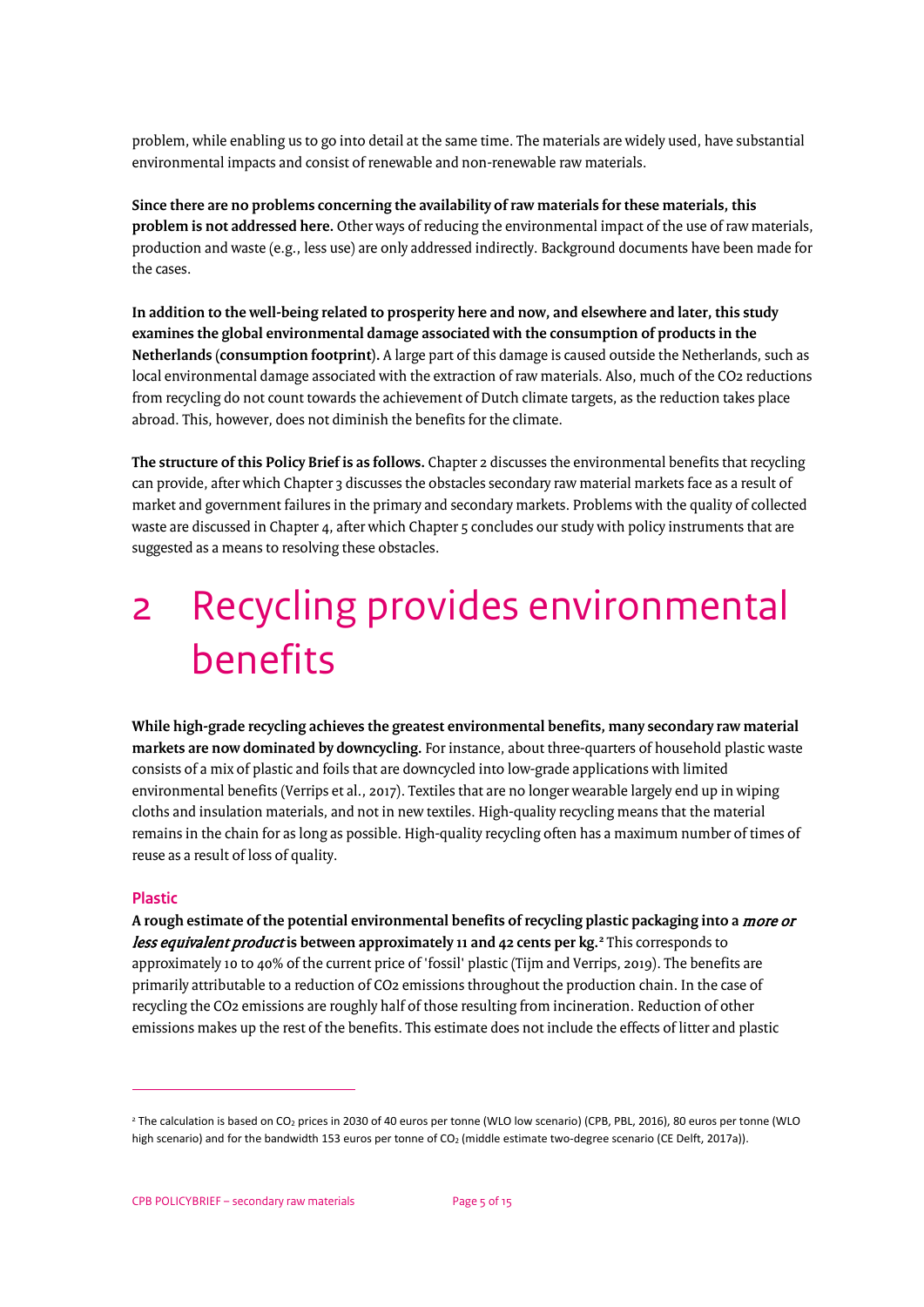soup. Except for deposit-refund systems (see Chapter 5), the recycling of plastic used in the Netherlands does not have an effect on the quantity of litter and plastic soup.

### **Textiles**

**By recycling textile fibres, less water and fewer areas of land are needed and there are environmental benefits as a result of lower CO2 and other emissions.** Figure 1 shows the so-called ReCiPe single score (a weighted average of 18 environmental impacts) for primary and secondary cotton and polyester.[3](#page-5-0) The environmental impact of recycled cotton fibres is almost half that of virgin fibres. For polyester, the impact is about one third lower. The damage arises predominantly outside the Netherlands, and the extent of the effects on nature, land use and water use depend heavily on where and how the textile is made (CE Delft, 2018).

**If 50% of the fibres in a cotton T-shirt were made of secondary material, the environmental benefit compared to 100% primary fibres would be roughly 20 to 60 cents per T-shirt.[4](#page-5-1)** The environmental costs of an average cotton T-shirt made from primary fibres amount to 0.9 to 2.5 euros. The environmental benefits of recycled material are less significant for polyester clothing, (CE Delft, 2018; Van der Wal and Verrips, 2019). As less than 40% of the textiles in the Netherlands are collected separately, there is still potential for improvement here.

### **Paper**

**Because a great deal of waste paper and cardboard is already being used in paper production and the collection rate in the Netherlands is high at 85%, there is relatively little extra environmental benefit to be achieved.** The use of waste paper and cardboard in paper production requires less water and land than the use of primary fibres. In addition, CO2 emissions are reduced by an average of 20 to 30% and there are fewer emissions of particulate matter. Regulations and certificates have restricted the use of virgin paper fibres in order to limit the impact on deforestation and the wider ecosystem.



### **Figure 1 Difference in environmental damage to primary and recycled fibres according to the ReCiPe single score (CE Delft, 2018)**

<span id="page-5-0"></span><sup>&</sup>lt;sup>3</sup> The effects of microplastics from washing polyester garments are not included.<br><sup>4</sup> Please, see footnote 2.

<span id="page-5-1"></span>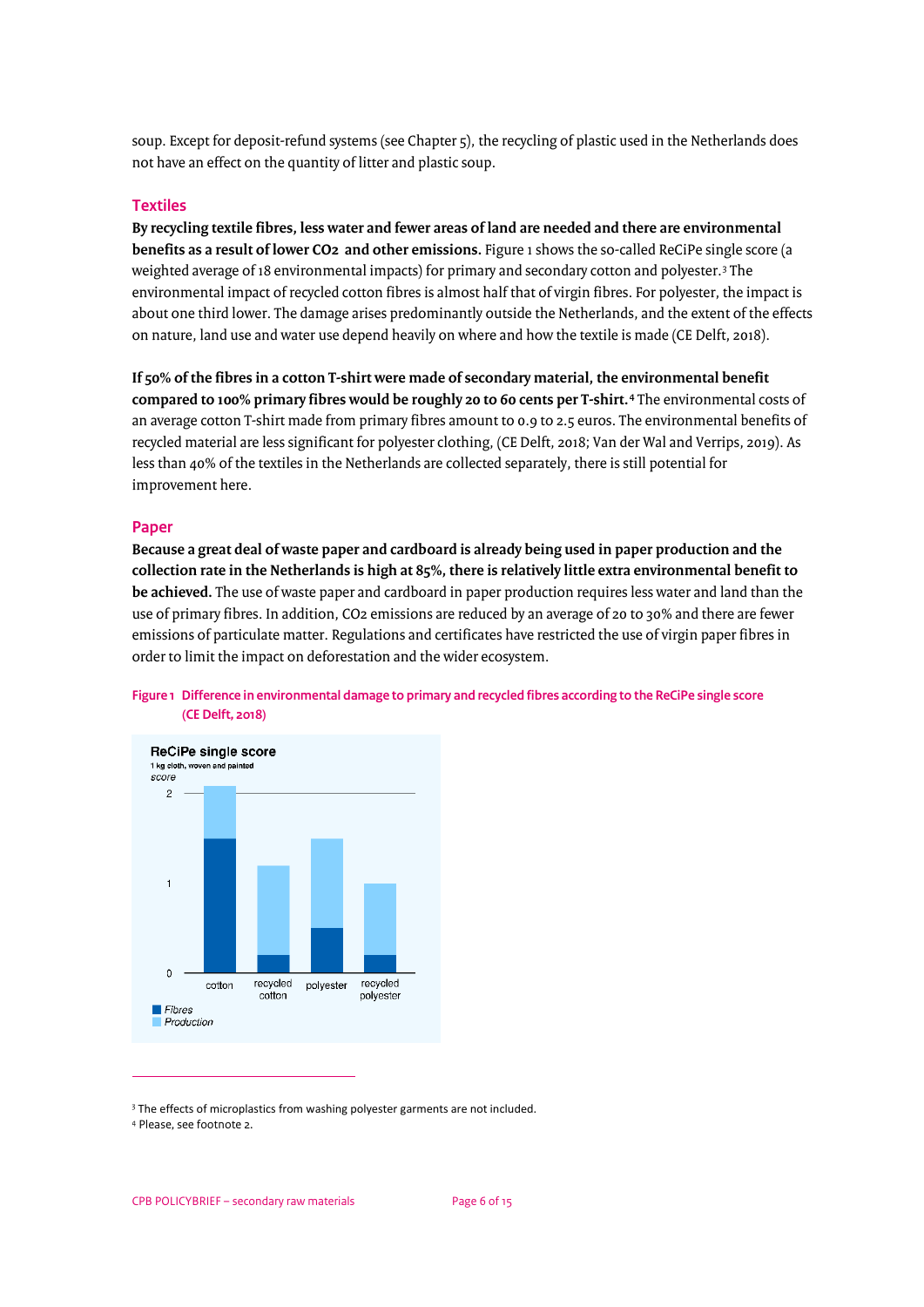A rough indication of the environmental benefit in euros for CO2 alone is, depending on the CO2 price, approximately 1.1 to 4.3 cents per kg of recycled waste paper and cardboard (Sun et al., 2018; CE Delft, 2011; Verrips and Van der Plas, 2019). This is approximately 30 to over 100% of the price of waste paper. Recycling of waste paper and cardboard collected in the Netherlands results in an annual CO2 reduction of approximately 0.6 megatonnes compared with that produced through the use of primary fibres.

# 3 Market and governmental failures

**This chapter deals with market and governmental failures that impair the workings of secondary raw material markets.** These market failures can occur both in the primary market as well as in the secondary market. Environmental damage that is not subject to pricing policies can be considered a market failure, one that occurs in both the primary and secondary markets. Pricing policies aimed at pricing environmental damage will foster the secondary market, where environmental damage is generally lower than in the primary market. This also leads to interactions: the prevention of market failures in the secondary market has an effect on the primary market and vice versa. Here, we focus on market and governmental failures that obstruct the secondary market.

**Due to a lack of pricing policy related to environmental damage, the price of products based on primary raw materials is too low in relation to the price of secondary raw materials.** In most primary and secondary raw material markets, environmental damage is not or only partially subject to a pricing policy (Romijn et al., 2018). In the waste phase too, much environmental damage remains untouched in this respect (litter, plastic soup, emissions), so that the incentive to recycle is too low.

**Production costs for the use of secondary raw materials such as textiles are high because economies of scale cannot be sufficiently exploited.** This is because the size of the market is limited. For instance, technologies that make it possible to sort or use secondary textile fibres at a lower cost, only operate on a small scale. Economies of scale are necessary to generate supply at a lower cost, but this supply will not take hold with a corresponding demand. Investments that can reduce costs are not profitable. As long as production costs do not decrease, demand will also continue to lag behind. This 'chicken and the egg problem' adds an additional obstacle to achieving economies of scale.

**Information problems are another market failure in secondary material markets.** Consumers often do not know what secondary raw materials a product may contain, nor what environmental effects these materials may have. Information is sometimes also lacking on exactly how to separate waste, resulting in separate waste streams (such as textiles and paper) becoming polluted (VANG-HHA, 2018). Information on the quality and composition of secondary raw materials (such as textiles) is not always complete and/or accurate, resulting in higher transaction costs (Hogg et al., 2018).

**A market for the degree of recyclability of products is lacking, particularly in the market for household waste.** The problem is that households have to deal with dozens, if not hundreds, of types of waste. If a household has to make a relatively large effort to collect the waste and sort it into the right bin (e.g., plastics in one bin, textiles in another) and does not receive a positive price for it (such as for metal), there is a strong temptation to sort it with the residual waste or in a bin where it does not belong. The transaction costs in the market for the degree of recyclability are therefore high (Calcott and Walls, 2000). If the transaction costs are high, it is generally not interesting for manufacturers (without a policy) to produce products that are more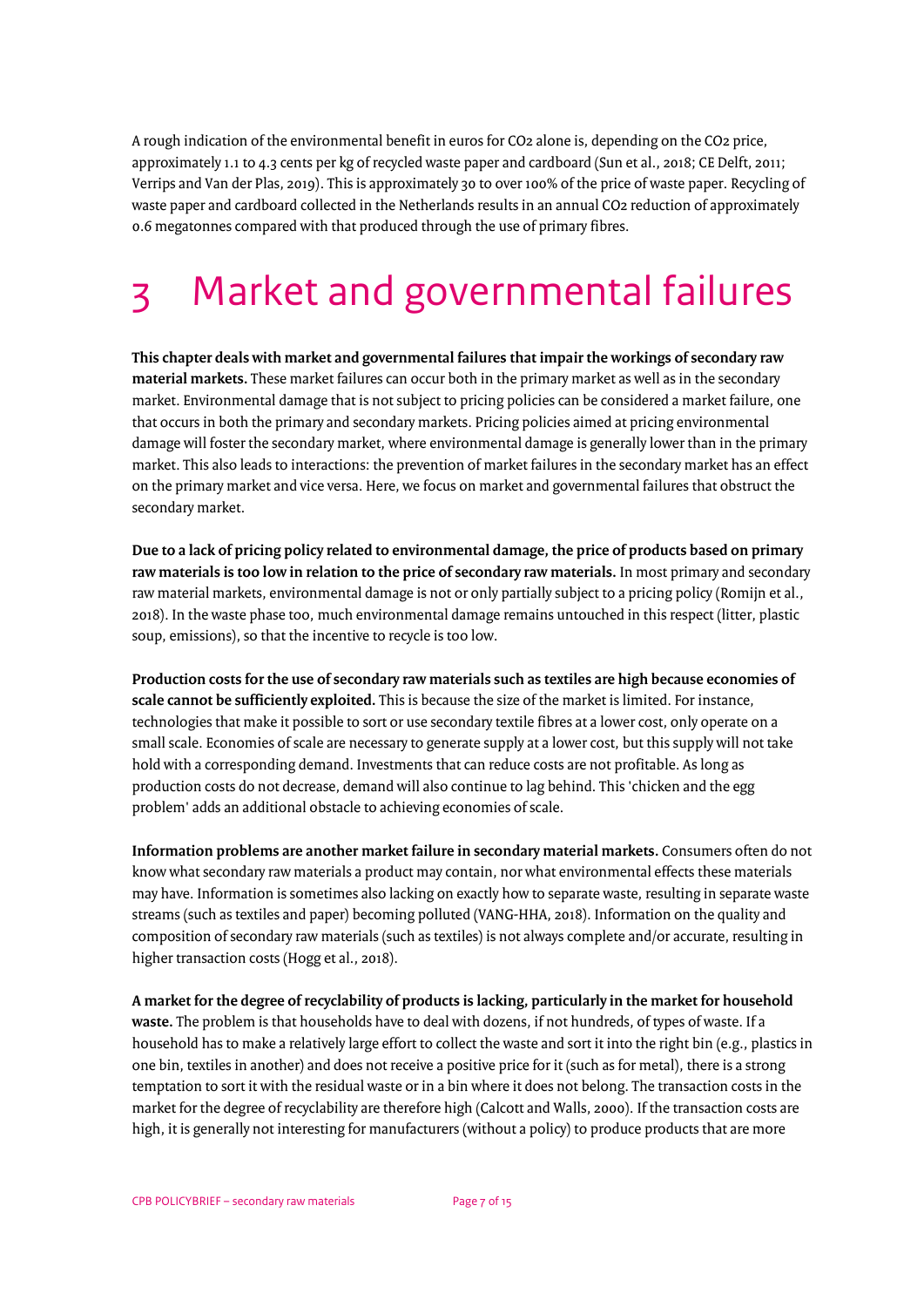recyclable.[5](#page-7-0) After all, more recyclable products are usually more expensive in terms of production, and if a household does not actually see this price difference in the waste phase, they will generally not buy the more recyclable yet more expensive product.

**Market failures related to (green) innovation slow down the pace of innovation in secondary raw material markets.** Innovation has the potential to reduce the costs of the recycling process and improve the quality of the resulting product. For example, innovation in sorting techniques and mechanical recycling of plastics can contribute to more high-quality recycling of plastic waste. An innovation designed to make the provision of proof that secondary fibres do not contain harmful substances, cheaper, could improve textile recycling. However, the pace of green innovation is slower than desired from a societal perspective (Mot et al., 2018).

**In addition, government policy creates a number of obstacles.** Laws sometimes make recycling unnecessarily difficult without there being any benefits in terms of food safety, for example. Furthermore, legal barriers make it easier to transport waste paper to Asia than within Europe. In addition, government objectives in the area of circular economy can even have adverse effects on the quality of separated waste. In order to achieve the targets of less residual waste and a higher recycling rate, a number of municipalities make residual waste more expensive (with differentiated tariffs) or more difficult to dispose of (limiting collection to sorted streams only, limited collection frequency). These measures generate an incentive to separate the residual waste into separate waste streams. Moreover, collection methods for collecting large quantities of waste are sometimes more sensitive to pollution. Textile waste, for example, is more likely to be polluted in underground containers than in above-ground containers or door-to-door bags as a result of moisture as well as mixing with residual waste.

**A number of markets for secondary raw materials are now mainly 'supply-driven', as a result of which the recyclable materials often have a negative value.** These market failures play a prominent role here. Separate waste streams may not meet the market's need if there is no demand in the first place, this may occur because the obstacles in place prevent the recycled material from being competitive with newly extracted raw materials. The choice to collect the material stems from policy objectives in the field of waste reduction and recycling. In these types of markets, such as the market for recycled plastic packaging, we see that these market failures occur to a larger extent. The demand for used textiles traditionally consists mainly of wearable textiles. As the share of wearable textiles in waste decreases and the quantity collected increases, this market is also changing into one in which supply is created for which there is little demand. The demand for textiles for recycling is less developed (now mainly focused on downcycling).

**In a 'demand-driven' market, such as that of waste paper and cardboard, where recycled products often have a positive value, these problems tend to be less pronounced.** Since virgin paper fibres are seven to ten times more expensive than fibres from waste paper and cardboard, which can be used without major loss of quality, there is a strong market demand for waste paper and cardboard. The costs of collecting, sorting and processing waste paper and cardboard are at a level that makes their use in paper production in the Netherlands commercially viable.<sup>[6](#page-7-1)</sup> Consumers have an incentive to collect waste paper and cardboard because, for example, a local association or school makes a profit from it. All this has led to a mature market in which investments have been made in the innovation of process technology in recent decades. There is also a very

<span id="page-7-1"></span><span id="page-7-0"></span><sup>5</sup> An exception to this are products for which the manufacturer can set up a recycling process at a limited cost, or for which (part of) the households are prepared to pay extra as part of an environmental awareness programme. One such example is recyclable carpets. <sup>6</sup> A guaranteed price from a fund (that the sector itself feeds) ensures purchase of the material, in order to guarantee a stable flow of waste paper and carboard. This fund has only had to pay out one year since 1998.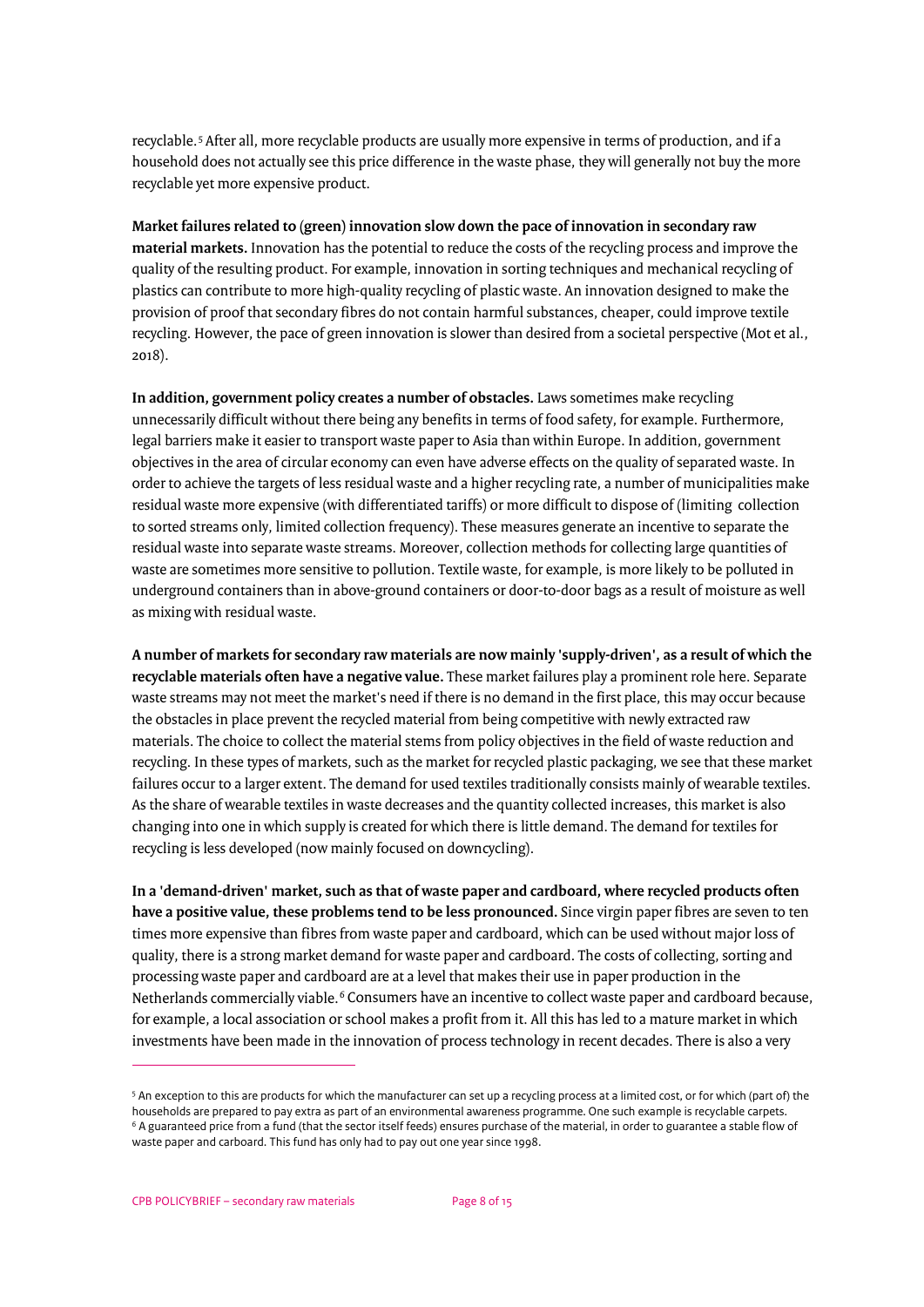high demand for plastic waste from the construction industry. These are relatively homogeneous streams with a wide range of applications. Recycling many of these streams is a commercially viable option.

# 4 Problems with the quality of waste

**The market and government failures discussed in Chapter 3 have important implications for the quality of collected waste.** As a result, secondary raw material markets do not operate as well as they actually should. This chapter examines the issues concerning the quality and usefulness of the collected waste, as this has important consequences for the secondary market and environmental benefits.

**The quality of the collected waste has a major impact on its usefulness as a secondary raw material.** First and foremost, this concerns the homogeneity of the waste stream. The usefulness of the waste increases as it consists of purer streams, ideally of one type of material. In the case of plastic packaging, for example, the usability of a large proportion of household packaging waste is significantly reduced by the diversity of this waste, even after sorting (Verrips et al., 2017). In the case of textiles, too, the better sorted they are according to the colour and type of material, the greater their usefulness will be.

**The environmental benefits decrease as waste becomes less useful.** Less useful waste will end up, to a greater extent, in low-grade applications (downcycling) with generally lower environmental benefits, than if they had been recycled into a similar product or reused.

**The contamination of separate waste streams has intensified over the years.** This concerns adhering dirt and material that does not belong in the waste stream. More and more collected textiles are not suitable for reuse because they are contaminated. Pollution has increased from 8% in 2014 to 13% in 2018 (VANG-HHA, 2018), a rise that can be explained in part by the fact that many Dutch municipalities have switched to underground containers for collection. However, pollution has also increased in above-ground containers.[7](#page-8-0) The pollution of waste paper and cardboard has also increased in recent years, albeit less so than in the case of textiles (VANG-HHA, 2018). A further increase in pollution could also reduce the usability and environmental benefits for waste paper and cardboard. Pollution also plays a role in the case of plastic packaging, in particular because of the growing costs for the processor; however, the usefulness of plastic waste is less sensitive to contamination.

**Quantitative government targets for residual waste stimulate the amount of source separated waste but reduce its quality.** If it becomes more difficult or expensive to dispose of residual waste, this provides an incentive to deliver waste such as textiles, plastics, paper and organic matter separately. However, this can also provide an incentive to pollute these source-separated streams with residual waste. These spill-over effects are important factors to be considered in the further development of policy and objectives.

**The pursuit of the quantity of recycled material in contracts between municipalities, collection companies and sorters is at the expense of the quality of the material and, consequently, of the environmental benefits.** The parties have an incentive to maximise the amount of recycled household plastic

<span id="page-8-0"></span><sup>7</sup> In a letter to the Lower House of Parliament (Tweede Kamer) dated 9 October 2019 (Ministry of Transport, Public Works, and Water Management, 2019), the State Secretary for Infrastructure and the Environment referred to the 'Attack Plan for organic waste and textiles' in order to tackle the problem of pollution of these waste streams.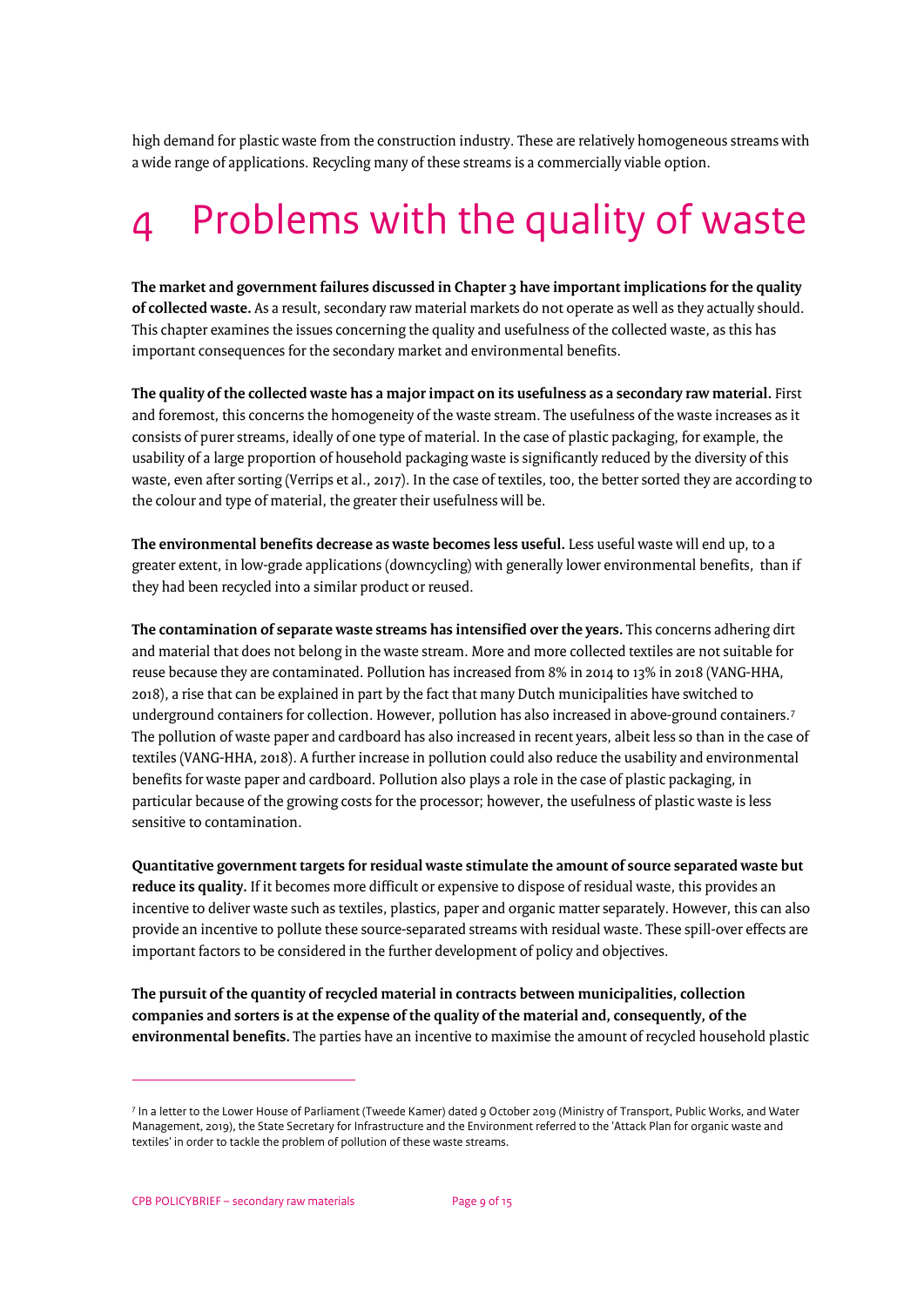waste. The production process of sorters is designed to maximise the output of sorted plastic waste, even at the expense of its usefulness (Verrips et al., 2017). In addition, useful 'mono streams' of plastic waste are included in the so-called 'mix' of plastics that only allow for downcycling in order to reduce the percentage of plastic waste that has to be incinerated (Thoden van Velzen, 2018). This is at the expense of the environmental benefits. There is a surplus of mixed plastics in the market, resulting in the excess material being partly stored or exported (and possibly still being incinerated).

**The export of waste can lead to environmental leakage.** Waste streams that cannot be processed profitably in the Netherlands are exported. As a result of less restrictive environmental legislation in some countries, the processing of this waste can lead to more environmental and health damage elsewhere. This is offset by lower processing costs, yet environmental damage is not included in the price.

**In the case of the export of plastic waste, environmental leakage leads to an increase in plastic soup, a problem of global proportions.** The Netherlands exports a lot of plastic waste outside the EU, some of which will end up in the environment as a result of dumping and therefore in the plastic soup as well. Processing this plastic waste in the Netherlands or Germany, for example, will lead to more private costs but fewer environmental costs, even if we incinerate it locally (with energy recovery).<sup>[8](#page-9-0)</sup>

# 5 Policy instruments

**Various policy instruments can counteract the above-mentioned obstacles in the secondary commodities market.** This chapter summarises the main policy instruments and recommendations. Table 5.1 provides an overview of the policy instruments, as well as the market and governmental failures to which they can be applied.

**Some market failures will persist, such as the lack of incentives for households to separate waste properly.** The proposed policy instruments will aid in counteracting the discussed market and governmental failures, but it is unrealistic to expect them to disappear (altogether). This can be partially attributed to the high transaction costs for household waste. We have not examined the extent to which each policy instrument solves the failures of the market or the public sector.

### **Pricing policies for environmental damage**

**Pricing policies for internalising environmental damage are not enough when it comes to other market failures.** The pricing of environmental damage makes secondary raw materials relatively less expensive when compared to primary raw materials (Romijn et al., 2018). There are a number of other obstacles in the secondary market. Other policy instruments can counteract these obstacles, and at times address simultaneously the issue of environmental damage not being subject to pricing policies. In practice, pricing is sometimes difficult, especially when are many products are imported (such as in the case of textiles). There are also legal obstacles, including the fact that the Netherlands is not allowed to levy an environmental tax on products from abroad, because this is contrary to the free trade rules of the European Union. If the environmental damage on the primary market were to be taxed, the proposed policy measures in this chapter would not be superfluous or socially unprofitable.<sup>[9](#page-9-1)</sup>

<span id="page-9-0"></span><sup>8</sup> In a letter to the Lower House of Parliament (Tweede Kamer) dated 9 October 2019 (Ministry of Transport, Public Works, and Water Management, 2019), the State Secretary for Infrastructure and the Environment stated that she intended to expand the sorting and recycling capacity in Europe in this context.

<span id="page-9-1"></span><sup>9</sup> Pricing policies for environmental damage in the primary market are the subject of a study by Mot et al. (2019).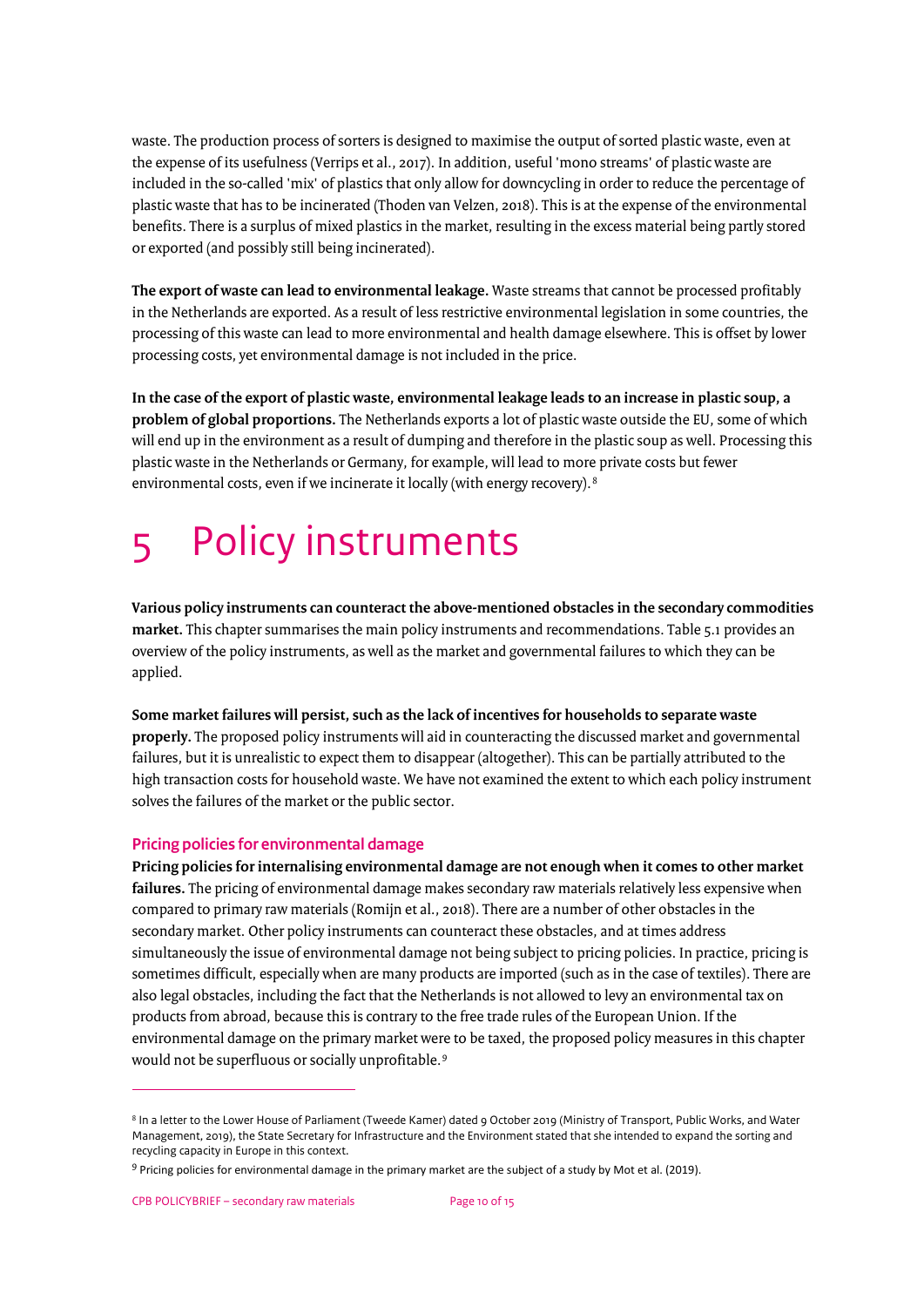#### **Table 5.1 Overview of policy instruments and market and governmental instruments (M represents the main effect, s represents the side effect)**

| Market- and governmental alliances |                                                               |                                                                           |                    |                                  |                                   |                                                     |                                                 |                 |                            |
|------------------------------------|---------------------------------------------------------------|---------------------------------------------------------------------------|--------------------|----------------------------------|-----------------------------------|-----------------------------------------------------|-------------------------------------------------|-----------------|----------------------------|
| Policy instruments                 |                                                               | Absence of pricing policies for<br>environmental damage                   |                    | Lack of<br>economies<br>of scale |                                   | Information asymmetry                               |                                                 | Inno-<br>vation | Govern-<br>ment<br>failure |
|                                    |                                                               | Emissions/<br>damage from raw<br>material<br>extraction and<br>production | Litter/<br>dumping |                                  | Waste<br>separation<br>Households | Non-<br>existent<br>market<br>recycling<br>Producer | Non-existent<br>Market<br>Recycling<br>Consumer |                 |                            |
| <b>EPR</b>                         |                                                               | $\sf S$                                                                   |                    | M                                | s(a)                              | M                                                   |                                                 | s(a)            |                            |
| Stimulating<br>innovation          |                                                               | $\sf S$                                                                   |                    | $\mathsf{s}$                     |                                   | $\sf S$                                             |                                                 | H               |                            |
| Deposit refund<br>system           |                                                               | $\sf S$                                                                   | M                  | $\mathsf{s}$                     | $\sf S$                           |                                                     | M                                               |                 |                            |
| Regulation                         |                                                               |                                                                           |                    |                                  |                                   |                                                     |                                                 |                 |                            |
| $\overline{a}$                     | Regulations<br>recyclability                                  | $\sf S$                                                                   |                    | $\sf s$                          |                                   | M                                                   |                                                 |                 | $\sf S$                    |
|                                    | Regulation<br>export                                          | $\sf s$                                                                   | M                  |                                  |                                   |                                                     |                                                 |                 | M                          |
| Information and<br>collection      |                                                               |                                                                           |                    |                                  |                                   |                                                     |                                                 |                 |                            |
|                                    | Information to<br>households                                  | $\sf S$                                                                   | $\sf S$            |                                  | ${\sf M}$                         |                                                     |                                                 |                 | $\sf S$                    |
| $\overline{a}$                     | Collection<br>methods and<br>contracts with<br>municipalities | $\sf S$                                                                   |                    |                                  |                                   |                                                     |                                                 |                 | M                          |

(a) This instrument will only intervene in these market failures if part of the collected funds is spent on providing information or stimulating innovation. They can also be regarded as separate instruments, separate from EPR.

### **Extended producer responsibility (EPR)**

**EPR can increase economies of scale in the secondary materials market.** As the goal is often to achieve a certain recycling rate, EPR (see box 'What is EPR?') leads to a higher supply. This does not provide any guarantees regarding quality. If the contributions that producers and importers pay in a collective EPR system are per weight or per unit and do not depend on, for example, the recyclability of the products collected, producers have little incentive for 'ecodesign' (Massarutto, 2014; Brouillat and Oltra, 2012). In the case of individual collection, companies have better incentives, but transaction costs will be higher. The design is therefore still an important aspect.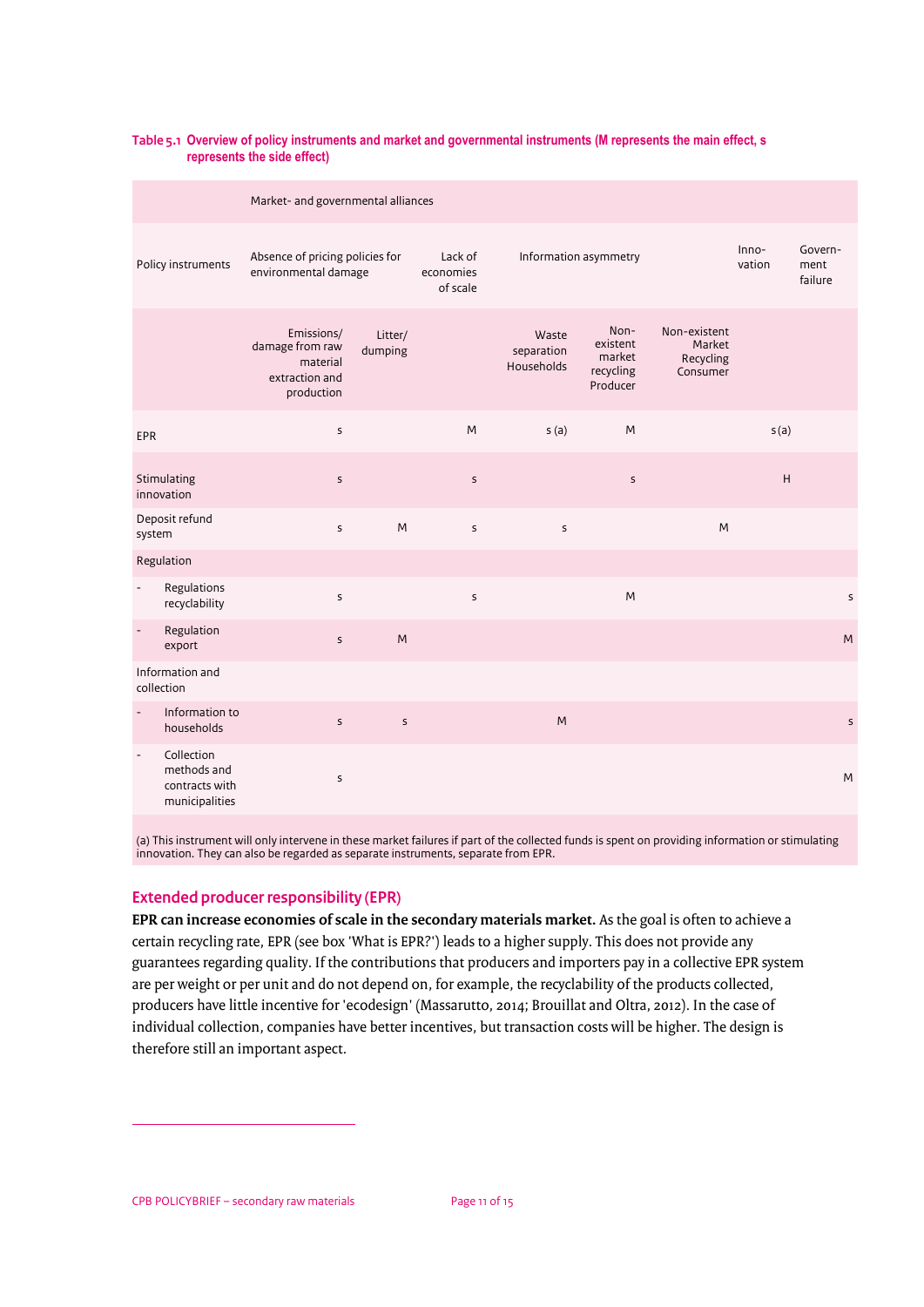### What is EPR?

**EPR means that the responsibility of producers and importers is extended to the phase after use of the product by the consumer.** In practice, EPR leads to the collection and recycling of discarded products. As a consequence, the supply of secondary raw materials in the market increases, resulting in less waste. At the same time, the aim is also to take greater account of the reduction of subsequent costs for re-use, recycling, or waste disposal in the design of products (ecodesign) (OECD, 2001). However, EPR does not automatically promote ecodesign or facilitate that the supply of secondary raw materials is in line with demand. This depends on the manner in which EPR is designed.

**EPR can be organised individually by a company or collectively by a sector.** In the latter case, one organisation or several competing parties can carry out the tasks (OECD, 2016). In the Netherlands, the collection responsibility associated with EPR is generally organised collectively and outsourced to a third party that is financed by the producers and importers through their contributions. EPR applies to both domestic products and imports and therefore does not discriminate against domestic producers. Many European countries have EPR systems in place.

**EPR systems already exist in the Netherlands for plastics and paper.** For plastics, EPR applies to packaging, plastics in end-of-life vehicles and plastics in electrical equipment. Separate EPR systems are in place for paper packaging and other types of paper. The government is considering introducing EPR for textiles.

**EPR can stimulate demand and improve the quality of supply by means of tariff differentiation.** There is currently little demand for textiles made from recycled fibres, but EPR can in fact be used as a means to change that. This could be done, for example, by introducing a more favourable tariff for products containing recycled material, where the required percentage of recycled material increases over time. Based on the environmental benefit of using recycled textile fibres, the contribution for a textile product containing 50% recycled cotton fibres could be about 23% lower. Other criteria for tariff differentiation, such as the recyclability of a product or the absence of toxic substances, may increase the quality of supply.<sup>[10](#page-11-0)</sup> Differentiation does entail administrative costs, so it is important to weigh up the costs and benefits.<sup>[11](#page-11-1)</sup> EPR will therefore not serve as a solution for all raw materials.

<span id="page-11-0"></span> $10$  Since 2019, the Netherlands has had differentiated rates for plastic packaging: the standard rate is 64 cents per kg, while packaging that is easy to sort and recycle is subject to a rate of 38 cents per kg.

<span id="page-11-1"></span><sup>11</sup> It is likely that these costs will fall sharply as a result of the further development of technologies such as RFID (Radio Frequency Identification), which allows information to be read remotely using a small chip in products (OECD, 2016). Such developments can increase the opportunities for individual EPRs where the incentives are much better.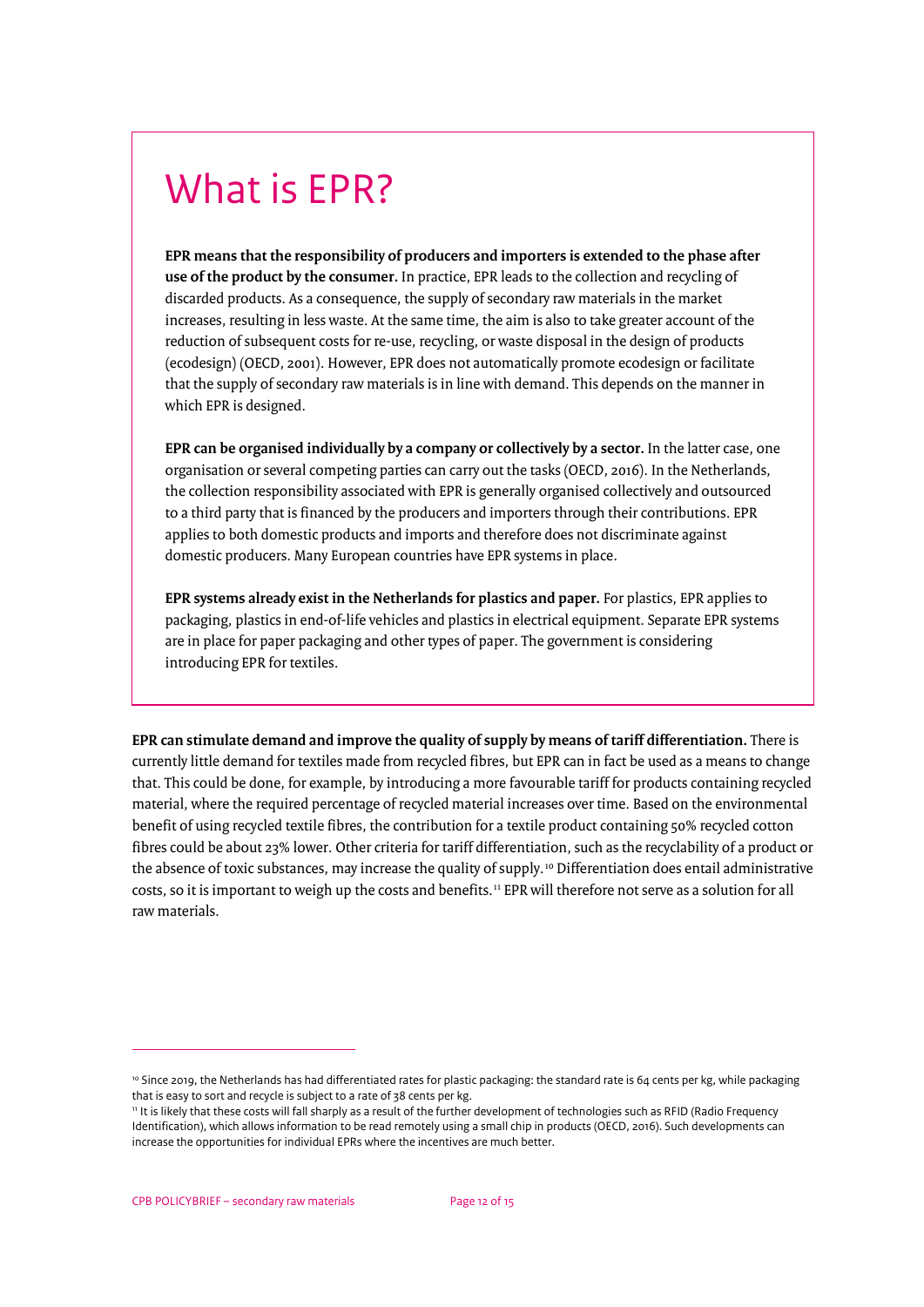### **Stimulating innovation**

**Innovation is an essential part of improving the quality of secondary raw materials and reducing production costs.** For instance, innovations in mechanical recycling and sorting techniques could ensure that a larger proportion of plastic waste can be recycled as useful 'mono streams'. In textile recycling, innovations in the sorting process could contribute to lower costs. Funds collected by means of EPR can be used to promote innovation. Of course, innovation can also be promoted without an EPR system.

### **Deposit-refund system**

**A deposit-refund system is a measure that can primarily be used to combat litter.** Consumers receive a refund on the small deposit they paid at the time of purchase when they return the product to the shop. This gives them an incentive not to dispose of the product as residual waste or into the environment. Plastic litter causes relatively high levels of environmental damage, because it remains in the environment for a very long time (possibly in the water as part of the plastic soup). As a result, deposit-refund systems are an option for plastic products that more commonly end up as litter. A further benefit is that it generates homogeneous flows, making the collected material easier to recycle.

**Extending the deposit system to smaller plastic bottles and cans could be socially profitable (CE Delft, 2017b; CE Delft, 2019).** In the Netherlands, deposits on small bottles will be introduced from 2021 onwards in the event that the volume of litter has failed to decrease sufficiently. Cans, which often also contains plastic, is not included in the current plans. Further research will be able to show whether the benefits of expanding into other disposable items outweigh the costs they entail. However, due to the high transaction costs, deposits will only be socially profitable in cases of high environmental damage or low collection costs.

### **Regulation**

**For waste where the environmental impact of dumping is high, such as plastic packaging waste, an export tax or ban to a number of countries could be explored.[12](#page-12-0)** These would be countries where a large proportion of their own plastic waste is landfilled or dumped. There is a very good likelihood that a part of the plastic waste that we export will also be dumped. Although exported waste from the Netherlands has to meet certain criteria, the transaction costs of checking for sustainable processing are high in some distant countries and practice is unruly. The costs in the Netherlands are bound to rise because we were able to export this waste relatively cheaply. However, there are benefits for the environment. The legal consequences and practicability obviously merit attention, as does an increase in processing capacity within the EU.[13](#page-12-1)

**Lastly, regulation can improve recyclability and reduce environmental damage.** For additives or product designs that seriously disrupt the recycling process, a regulation policy would be a logical solution. For example, the use of a number of heavy metals in plastic packaging is prohibited. Regulation, either at the European or national level, could also increase the recyclability of plastic packaging by reducing its diversity in cooperation with the industry. In addition, waste that is more recyclable generates higher revenues, so that overall recycling costs less or generates money. This is important because currently, the costs of recycling household plastic packaging waste outweigh the environmental benefits. Improving the recyclability of packaging can change this (Tijm and Verrips, 2019).

<span id="page-12-0"></span><sup>&</sup>lt;sup>12</sup> Norway has recently made a proposal in the United Nations to restrict the free trade of plastic waste.

<span id="page-12-1"></span><sup>&</sup>lt;sup>13</sup> The legal issues concerning the regulation of exports and practicability by, for example, transit through another country, are aspects that have to be addressed.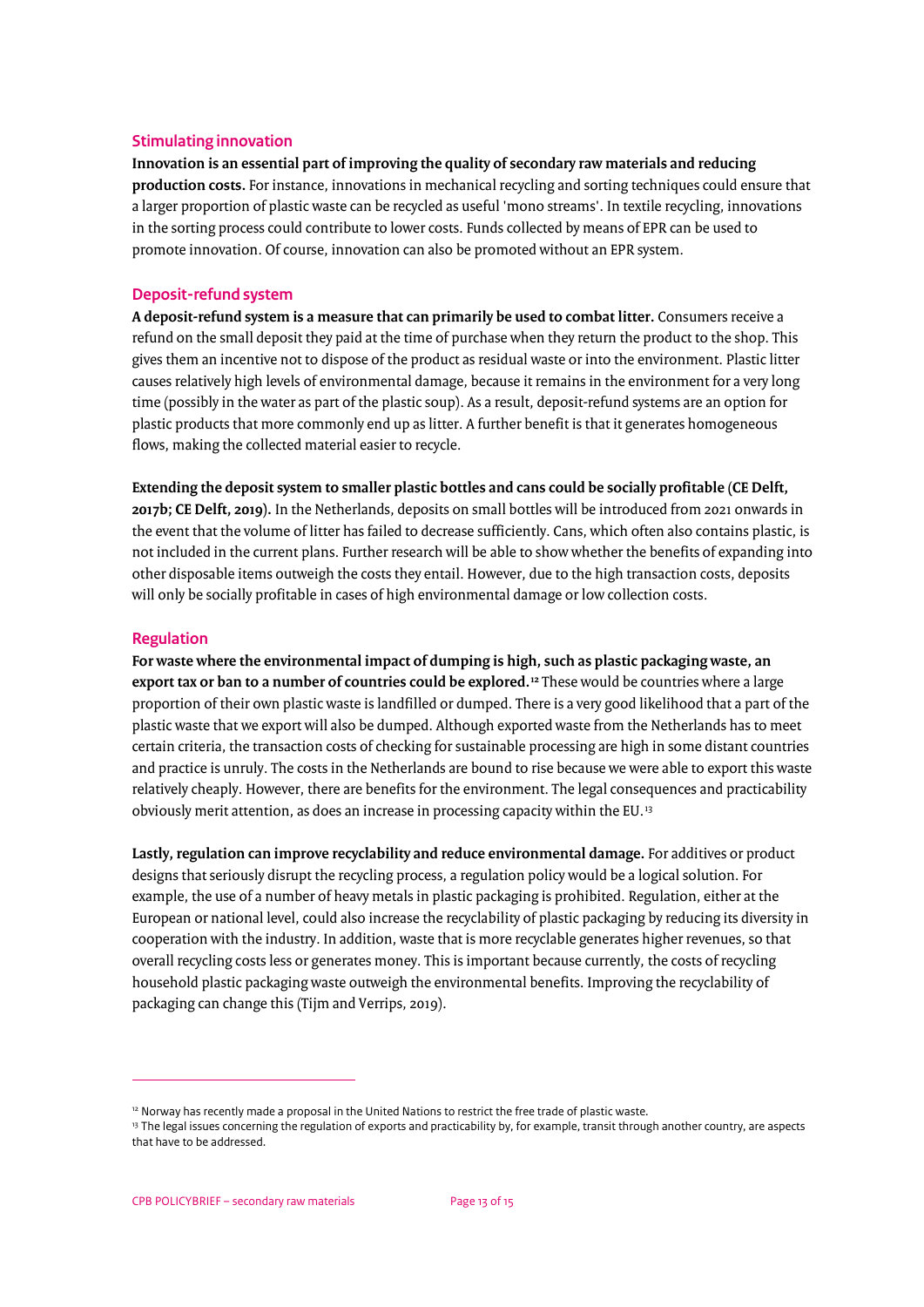### **Information and collection**

**It is essential to focus more on the quality of the waste collected during collection and in contracts between municipalities, collectors, and sorting companies.** Government objectives based on quantity do not directly contribute to this. The incentives for recycling must be designed in such a way that an optimum balance is established between expenses, yields and environmental benefits and not on the largest possible quantity of recycled waste. Underground textile collection containers have lower costs than above-ground collection, because they have a larger capacity and are emptied mechanically, but because of pollution and moisture they have major drawbacks for the quality of the waste.

**Information to consumers and businesses can improve the quality of collected waste, especially with regard to textiles and paper.** Providing information to households and businesses could reduce the increased pollution of waste. For instance, it would make a difference if people knew that they should not sort pizza boxes containing food detritus into the paper waste bin. In addition, information can also lead to increased collection. For example, many consumers do not know that defective clothing can also be put in the clothes container.

**Information can also contribute to an increased demand for products made from recycled materials.** Better information can make consumers aware of the environmental impact of the choices they make. The demand for products that (partly) consist of recycled materials can grow as a result, enabling economies of scale to be achieved.

## References

Brouillat, E.. and V. Oltra, Extended producer responsibility instruments and innovation in eco-design: An exploration through a simulation model, *Ecological Economics* Volume 83, November 2012, Pages 236-245.

Calcott, P. and M. Walls, 2000, Can Downstream Waste Disposal Policies Encourage Upstream "Design for Environment"?, *American Economic Review 2000*, vol. 90, issue 2, 233-237,

Carlsson, F., C. Gravert, O. Johansson-Stenman, and V. Kurz, 2019, Nudging as an Environmental Policy Instrument (No. 756).

CE Delft, 2010, Milieuanalyses Papier en Karton, Delft.

CE Delft, 2017a, Handboek Milieuprijzen 2017, Delft.

CE Delft, 2017b, Kosten en effecten van statiegeld op kleine flesjes en blikjes, Delft.

CE Delft, 2019, Statiegeld op kleine plastic flesjes: Effecten van wettelijke varianten, Delft.

CPB, PBL, 2016, WLO-klimaatscenario's en de waardering van CO2-uitstoot in MKBA's, CPB/PBL Background Document, The Hague.

Hogg, D., C. Durrant, A. Thomson, and C. Sherrington, 2018, Demand Recycled: Policy Options for Increasing the Demand for Post-Consumer Recycled Materials, Report for Resource Association and WWF UK.